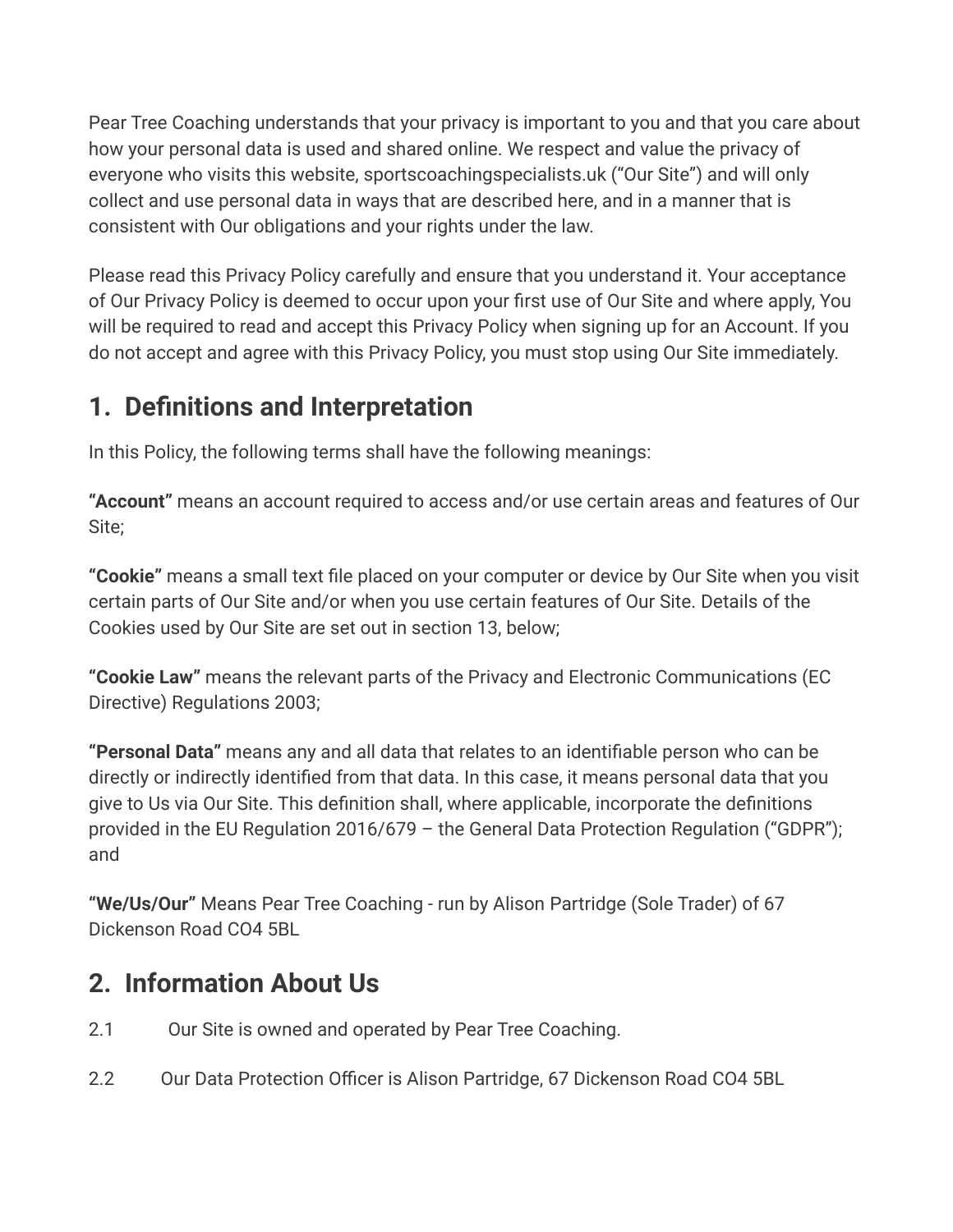## **3. What Does This Policy Cover?**

This Privacy Policy applies only to your use of Our Site. Our Site may contain links to other websites. Please note that We have no control over how your data is collected, stored, or used by other websites and We advise you to check the privacy policies of any such websites before providing any data to them.

# **4. Your Rights**

4.1 As a data subject, you have the following rights under the GDPR, which this Policy and Our use of personal data have been designed to uphold:

4.1.1 The right to be informed about Our collection and use of personal data;

4.1.2 The right of access to the personal data We hold about you (see section 12);

4.1.3 The right to rectification if any personal data We hold about you is inaccurate or incomplete (please contact Us using the details in section 14);

4.1.4 The right to be forgotten  $-$  i.e. the right to ask Us to delete any personal data We hold about you (We only hold your personal data for a limited time, as explained in section 6 but if you would like Us to delete it sooner, please contact Us using the details in section 14);

4.1.5 The right to restrict (i.e. prevent) the processing of your personal data;

4.1.6 The right to data portability (obtaining a copy of your personal data to re-use with another service or organisation);

4.1.7 The right to object to Us using your personal data for particular purposes; and

4.1.8 Rights with respect to automated decision making and profiling.

4.2 If you have any cause for complaint about Our use of your personal data, please contact Us using the details provided in section 14 and We will do Our best to solve the problem for you. If We are unable to help, you also have the right to lodge a complaint with the UK's supervisory authority, the Information Commissioner's Office.

4.3 For further information about your rights, please contact the Information Commissioner's Office or your local Citizens Advice Bureau.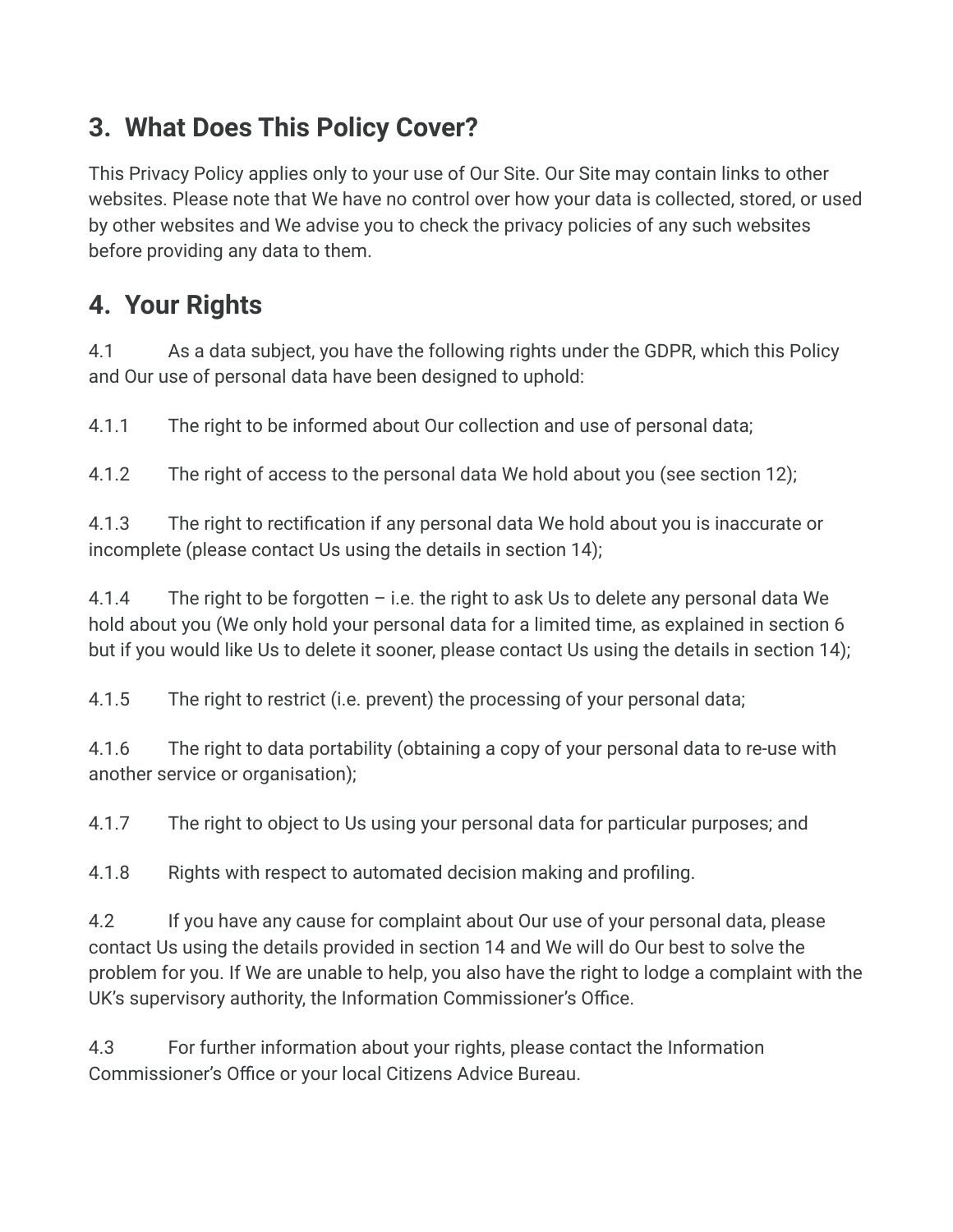## **5. What Data Do We Collect?**

Depending upon your use of Our Site, We may collect some or all of the following personal and non-personal data (please also see section 13 on Our use of Cookies and similar technologies):

| 5.1  | name;                                                                  |
|------|------------------------------------------------------------------------|
| 5.2  | date of birth;                                                         |
| 5.3  | gender;                                                                |
| 5.4  | business/company name                                                  |
| 5.5  | job title;                                                             |
| 5.6  | profession;                                                            |
| 5.7  | contact information such as email addresses and telephone numbers;     |
| 5.8  | demographic information such as post code, preferences, and interests; |
| 5.9  | financial information such as credit / debit card numbers;             |
| 5.10 | IP address;                                                            |
| 5.11 | web browser type and version;                                          |
| 5.12 | operating system;                                                      |

5.13 a list of URLs starting with a referring site, your activity on Our Site, and the site you exit to;

# **6. How Do We Use Your Data?**

6.1 All personal data is processed and stored securely, for no longer than is necessary in light of the reason(s) for which it was first collected. We will comply with Our obligations and safeguard your rights under the GDPR at all times. For more details on security see section 7, below.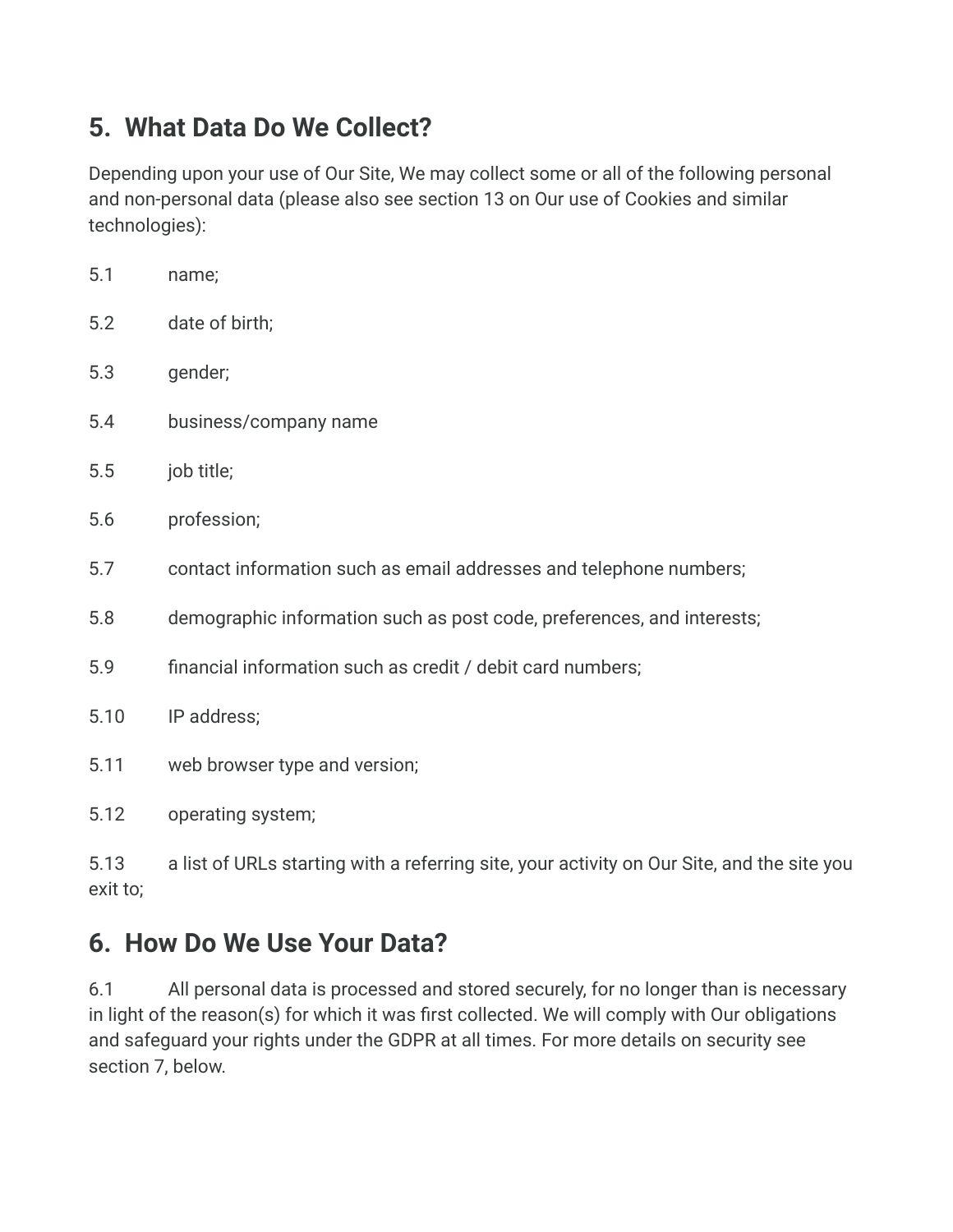6.2 Our use of your personal data will always have a lawful basis, either because it is necessary for Our performance of a contract with you, because you have consented to Our use of your personal data (e.g. by subscribing to emails), or because it is in Our legitimate interests. Specifically, We may use your data for the following purposes:

6.2.1 Providing and managing your Account;

6.2.2 Providing and managing your access to Our Site;

6.2.3 Personalising and tailoring your experience on Our Site;

6.2.4 Supplying Our products and/or services to you (please note that We require your personal data in order to enter into a contract with you);

6.2.5 Personalising and tailoring Our products and/or services for you;

6.2.6 Replying to emails from you;

6.2.7 Supplying you with emails that you have opted into you may unsubscribe or opt-out at any time by emailing us and request to be removed from our distribution list;

6.2.8 Market research;

6.2.9 Analysing your use of Our Site and gathering feedback to enable Us to continually improve Our Site and your user experience;

6.3 With your permission and/or where permitted by law, We may also use your data for marketing purposes which may include contacting you by email and/or telephone and/or text message and/or post with information, news and offers on Our products and/or services. We will not, however, send you any unsolicited marketing or spam and will take all reasonable steps to ensure that We fully protect your rights and comply with Our obligations under the GDPR and the Privacy and Electronic Communications (EC Directive) Regulations 2003.

6.4 Third parties (including Google, Facebook, Twitter, Istagram, Website Sessions, Contact Form.) whose content appears on Our Site may use third party Cookies, as detailed below in section 13. Please refer to section 13 for more information on controlling Cookies. Please note that We do not control the activities of such third parties, nor the data they collect and use and advise you to check the privacy policies of any such third parties.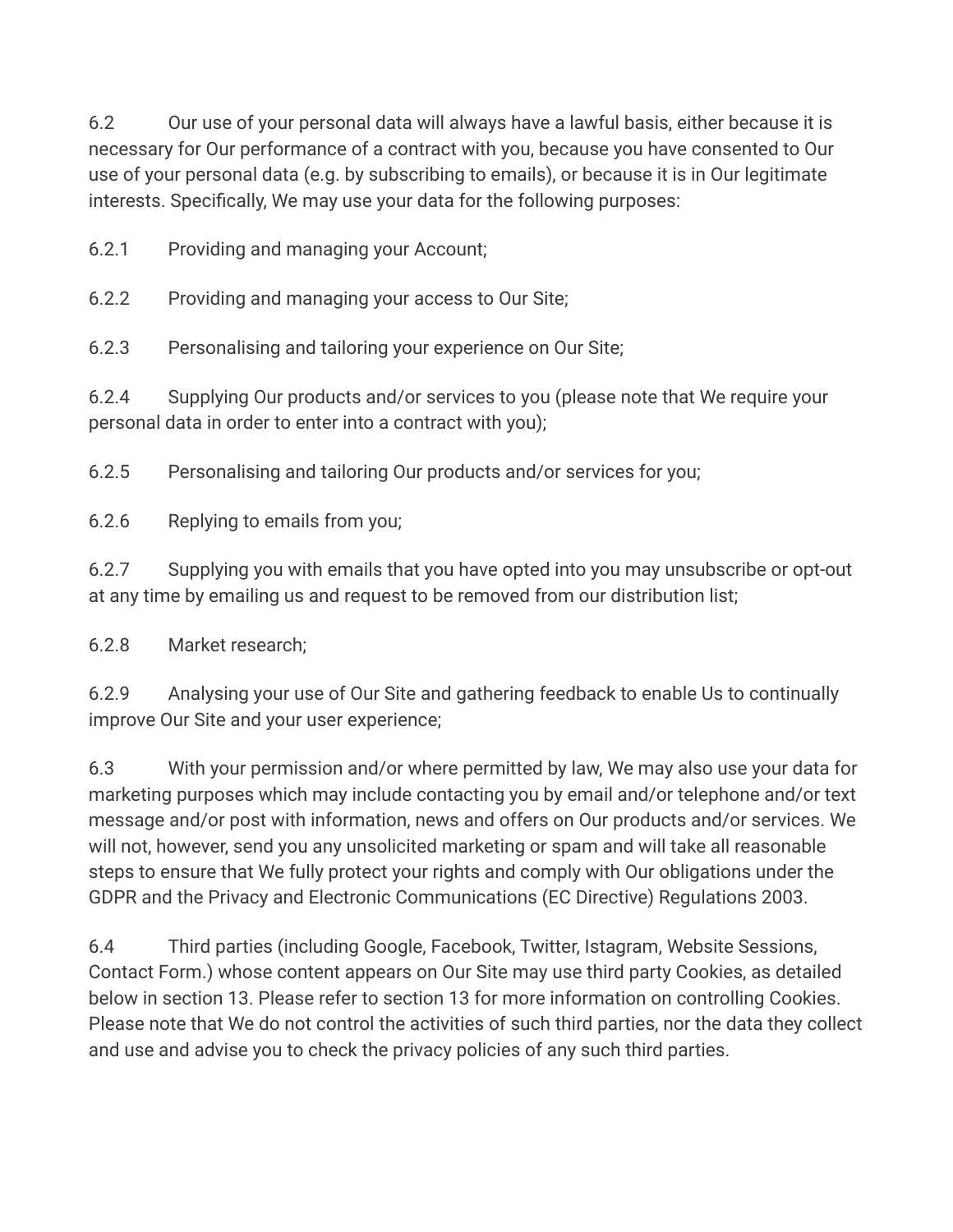6.5 You have the right to withdraw your consent to Us using your personal data at any time, and to request that We delete it.

6.6 We do not keep your personal data for any longer than is necessary in light of the reason(s) for which it was first collected. Data will therefore be retained for as long as communication, like email exchange, with us are kept.

# **7. How and Where Do We Store Your Data?**

7.1 We only keep your personal data for as long as We need to in order to use it as described above in section 6, and/or for as long as We have your permission to keep it.

7.2 Your data will only be stored in the UK.

7.3 Data security is very important to Us, and to protect your data We have taken suitable measures to safeguard and secure data collected through Our Site.

7.4 Steps We take to secure and protect your data include:

7.4.1 Password protection to all systems where data is held

7.4.2 Limited personnel access to any systems or storage.

#### **8. Do We Share Your Data?**

8.1 Subject to section 8.2, We will not share any of your data with any third parties for any purposes.

8.2 In certain circumstances, We may be legally required to share certain data held by Us, which may include your personal data, for example, where We are involved in legal proceedings, where We are complying with legal obligations, a court order, or a governmental authority.

8.3 We may compile statistics about the use of Our Site including data on traffic, usage patterns, user numbers, sales, and other information. All such data will be anonymised and will not include any personally identifying data, or any anonymised data that can be combined with other data and used to identify you. We may from time to time share such data with third parties such as prospective investors, affiliates, partners, and advertisers. Data will only be shared and used within the bounds of the law.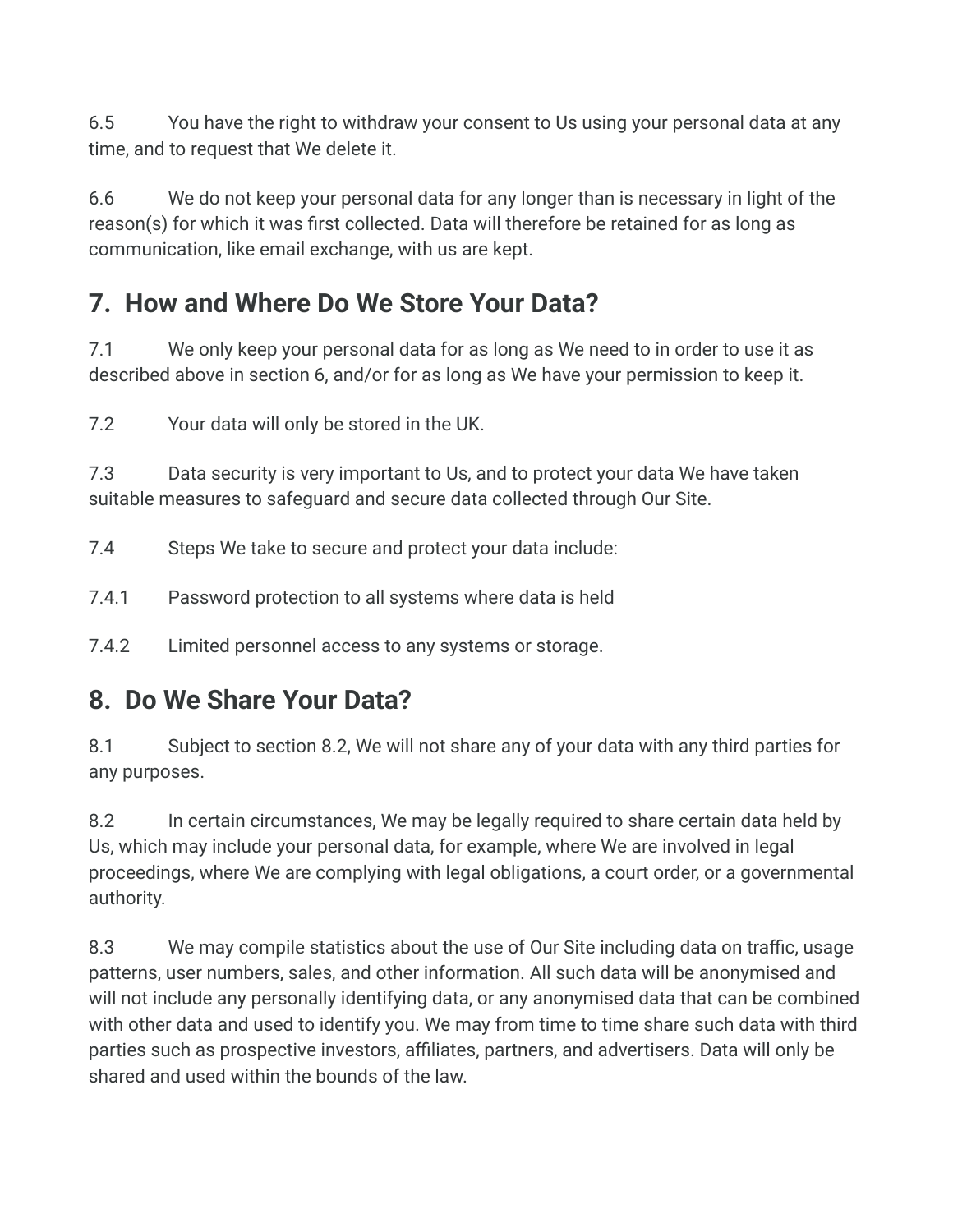8.4 In certain circumstances, We may be legally required to share certain data held by Us, which may include your personal data, for example, where We are involved in legal proceedings, where We are complying with legal requirements, a court order, or a governmental authority.

# **9. What Happens If Our Business Changes Hands?**

9.1 We may, from time to time, expand or reduce Our business and this may involve the sale and/or the transfer of control of all or part of Our business. Any personal data that you have provided will, where it is relevant to any part of Our business that is being transferred, be transferred along with that part and the new owner or newly controlling party will, under the terms of this Privacy Policy, be permitted to use that data only for the same purposes for which it was originally collected by Us.

9.2 In the event that any of your data is to be transferred in such a manner, you will be contacted in advance and informed of the changes. When contacted you will be given the choice to have your data deleted or withheld from the new owner or controller.

# **10. How Can You Control Your Data?**

10.1 In addition to your rights under the GDPR, set out in section 4, when you submit personal data via Our Site, you may be given options to restrict Our use of your data. In particular, We aim to give you strong controls on Our use of your data for direct marketing purposes (including the ability to opt-out of receiving emails from Us which you may do by unsubscribing using the links provided in Our emails and at the point of providing your details and by managing your Account).

10.2 You may also wish to sign up to one or more of the preference services operating in the UK: The Telephone Preference Service ("the TPS"), the Corporate Telephone Preference Service ("the CTPS"), and the Mailing Preference Service ("the MPS"). These may help to prevent you receiving unsolicited marketing. Please note, however, that these services will not prevent you from receiving marketing communications that you have consented to receiving.

# **11. Your Right to Withhold Information**

11.1 You may access Our Site without providing any data at all. However, to use all features and functions available on Our Site you may be required to submit or allow for the collection of certain data.